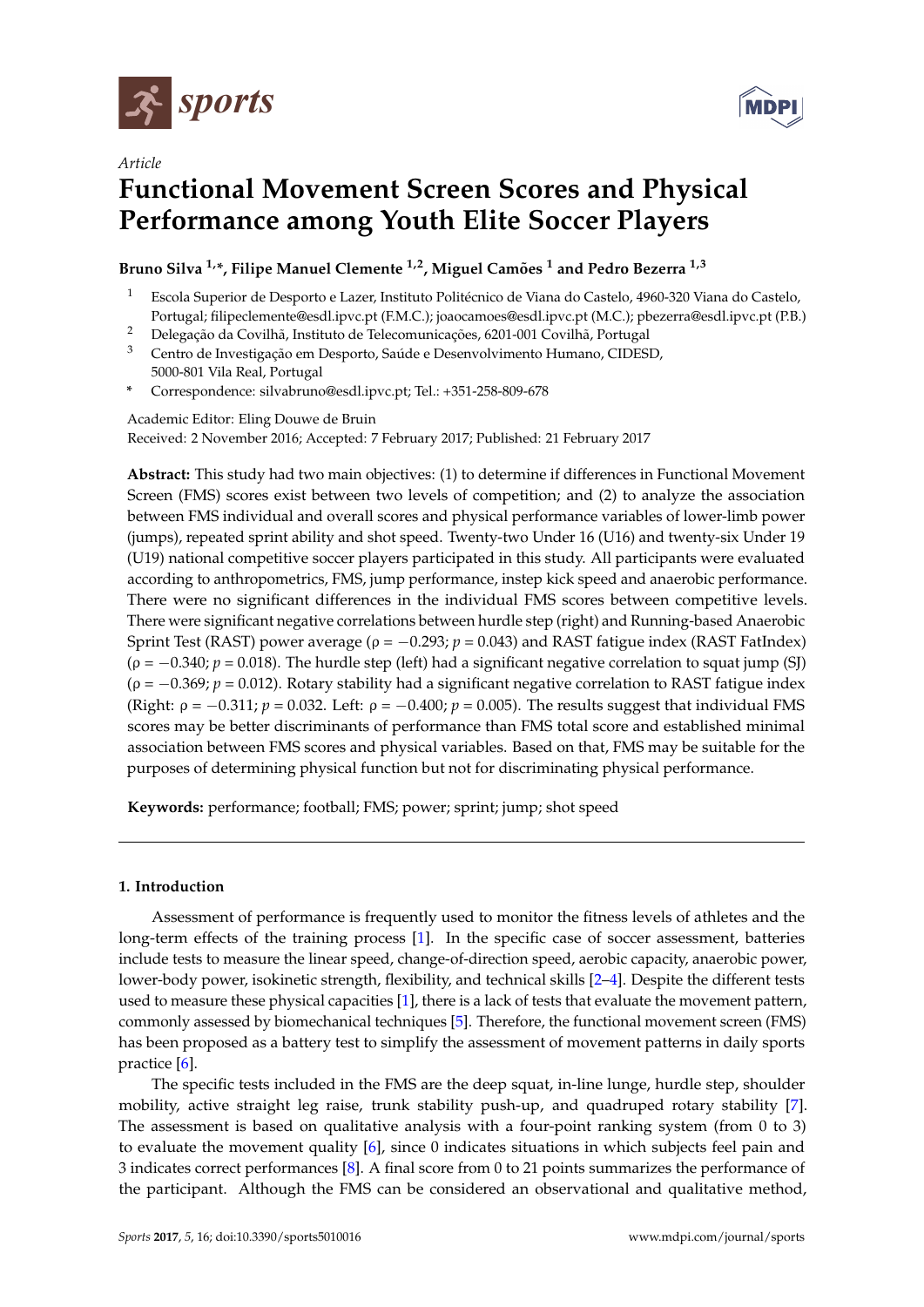the interrater reliability scores reveal moderate-to-excellent levels of agreement in trained and untrained raters [\[9](#page-7-3)[,10\]](#page-7-4). Therefore, the FMS can be confidently used to assess movement patterns of athletes [\[10\]](#page-7-4).

Some studies have suggested that participants with a final score of 14 and less are exposed to a greater risk of injury [\[11](#page-7-5)[,12\]](#page-7-6). Nevertheless, recent studies have suggested that an FMS individual test score can be a better predictor of musculoskeletal injury than the composite FMS score [\[13,](#page-7-7)[14\]](#page-7-8). However, FMS battery has been successfully used as a predictor of injury risk [\[15,](#page-7-9)[16\]](#page-7-10). Moreover, based on the FMS results, some training programs have been implemented to fix the asymmetries. For example, a study conducted on American football, which investigated the effects of an off-season training program based on movement preparation, found significant improvements in the overall FMS score and asymmetries in comparison with the FMS pre-training program [\[17\]](#page-7-11). Another study reported that some movement patterns such as the deep squat, in-line lunge, active straight leg raise, and rotary stability tests improved over a season in collegiate soccer players [\[18\]](#page-7-12).

Some associations between FMS scores and performance variables (strength, power, agility, and speed) have also been analyzed [\[19,](#page-7-13)[20\]](#page-7-14). A study conducted in national collegiate golfers did not reveal significant relationships between the FMS and performance variables of 10 m and 20 m sprints, a vertical jump, and an agility T-test [\[19\]](#page-7-13). In the specific case of soccer, FMS scores and performance variables were tested in nine female athletes [\[21\]](#page-7-15) and sprinting tests had no significant correlations with FMS tests. However, unilateral sit-and-reach had positive and significant correlations with the overall FMS score. A 505 change-of-direction speed test also had a positive correlation with the overall FMS test. Finally, a higher-scored left-leg active straight leg raise was related to a poorer unilateral vertical and standing broad jump [\[21\]](#page-7-15). The influence of the FMS on performance variables was also tested in the male youth soccer player context [\[20\]](#page-7-14) and significant correlations were found. Results revealed significant and positive correlations between the FMS score and performance variables of squat jump and reactive strength index, as well as significant and negative correlations with reactive agility. Authors have also reported that in-line lunge explained 47% and 38% of the reactive strength index and reactive agility cut, respectively [\[20\]](#page-7-14). In a different study [\[22\]](#page-7-16), which tested the capacity of the overall FMS score to identify the deficit in speed and jumping performances, the results reported minimal capabilities in such performance variables.

Despite the preliminary studies conducted in soccer players, results are not conclusive. Moreover, only one study has analyzed the association between the FMS score and performance variables in youth players [\[20\]](#page-7-14). More data is needed to analyze the patterns of movement in different youth competitive levels as well as the potential relationships between the FMS and common physical performance variables used in soccer. Therefore, this study had two main objectives: (1) to analyze the variance of the FMS overall score between two youth competitive levels; and (2) to describe the correlations between FMS individual and overall scores and physical performance variables of lower-limb power (jumps), repeated sprint ability and shot speed. Based on previous studies, we hypothesize significant differences at FMS scores between competitive levels and small-to-moderate correlations between FMS individual scores and performance tests.

## **2. Methods**

#### *2.1. Participants*

Twenty-two Under 16 (age = 15.78  $\pm$  0.52 years; height = 175.00  $\pm$  6.05 cm; body mass = 66.86  $\pm$ 4.72 kg) and twenty-six Under 19 (age =  $17.32 \pm 0.48$  years; height =  $175.08 \pm 6.35$  cm; body mass =  $69.95 \pm 5.53$  kg) national competitive soccer players enrolled in a physical evaluation in the Melgaço School of Sports and Leisure biomechanics laboratory. All participants were on the official team by the beginning of preseason, injury-free and passed the federative medical examination. One-on-one interviews with each player were conducted by the main researcher, who was legally responsible for explaining the experimental procedures and observing any apparent physical or psychological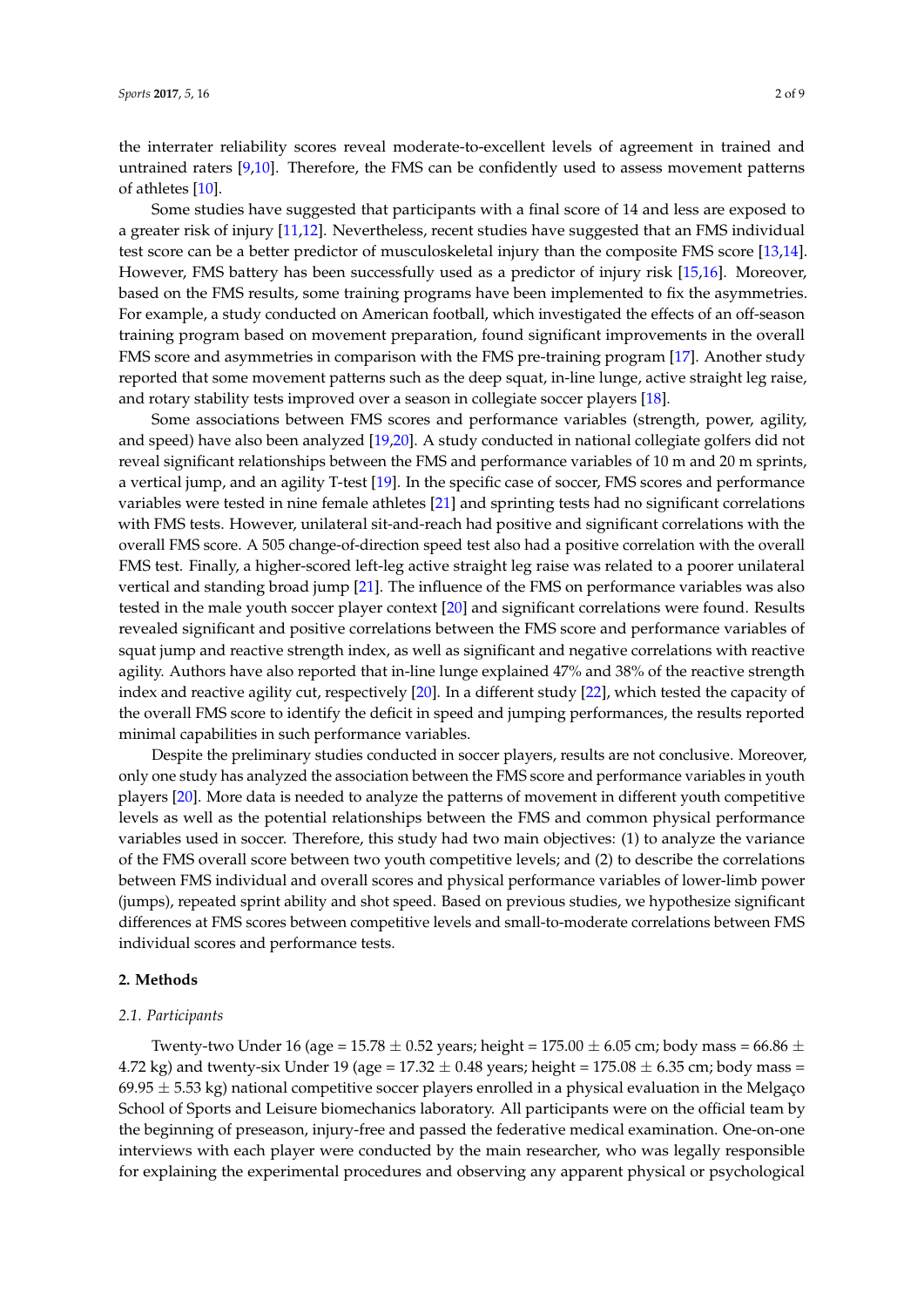diseases. Afterwards, all intervenients signed the Freely-given and Informed Consent Form according to the Declaration of Helsinki. The players were asked to maintain normal daily food and water intake during the study period. All players were familiarized with the experimental procedures and the requirements of the physical and technical tests. Research was approved by the technical–scientific council of the Polytechnic Institute of Viana do Castelo.

## *2.2. Experimental Approach*

All participants were evaluated according to anthropometrics, FMS, jump performance, instep kick speed (shot speed) and anaerobic performance. The evaluation took place on two different days, one for each age group. Between 9:30 a.m. and 12:30 p.m., they took part in the laboratory portion, the evaluation of anthropometrics, FMS and jump performance; after 4:00 p.m., in an artificial grass soccer field near the laboratory, the remaining tests were performed. At the beginning and before the FMS assessment, each subject's age, height, body mass and multi-frequency bioelectrical impedance analysis were recorded. For the field testing, a standardized warm-up was completed, consisting of 10 min of jogging followed by dynamic exercises. After warm-up and before the anaerobic power assessment, the shot speed performance test was accomplished.

# *2.3. Functional Movement Screen*

The FMS is a comprehensive screen intended to measure fundamental movement patterns [\[23\]](#page-7-17), according to seven fundamental movement patterns: the deep squat, hurdle step, in-line lunge, shoulder mobility, active straight leg raise, trunk stability push-up, and rotary stability and three clearing examinations. Three repetitions of each screen were completed, and the best performed repetition was recorded for further analysis [\[24\]](#page-7-18). The patterns were evaluated on a scale of 3, 2, 1 and 0, represented according to the relevant criteria: 3—performs the movement correctly without any compensation, complying with standard movement expectations associated with each test; 2—able to complete the movement but must compensate in some way to perform the fundamental movement; 1—unable to complete the movement pattern or is unable to assume the position to perform the movement; 0—pain anywhere in the body [\[24\]](#page-7-18). Approximately 10 s of rest were provided between trials, and 1 min between tests. Subjects returned to the starting position between each attempt. After the seven scored patterns, the athlete could achieve a maximum of 21 points. Except for the deep squat and trunk stability push-up, each side of the body was assessed unilaterally. An FMS specialist with three years of experience conducted the tests.

## *2.4. Testing Procedures*

## 2.4.1. Anthropometrics

All participants wore light clothing and stood barefoot, with eyes directed straight ahead. Each subject's height was measured to the nearest 0.1 cm with a portable stadiometer (SECA 217, Seca Deutschland, Hamburg, Germany). Body composition was analyzed with multi-frequency bioelectrical impedance (Tanita BC-418, Tanita Corp., Tokyo, Japan). This test provided a complete analysis of weight, body mass index, body fat and fat mass percentage, fat-free mass and total body water. Before the assessment, the evaluators manually documented the weight of the clothes, body type, age, and height in the system; the subjects wiped their feet and stood on the weighing platform without bending their knees.

#### 2.4.2. Repeated Ability Sprint test

Anaerobic performance was measured by a Running-based Anaerobic Sprint Test (RAST), a reliable and valid test used to successfully estimate anaerobic capacity and predict short distance performances [\[25\]](#page-7-19).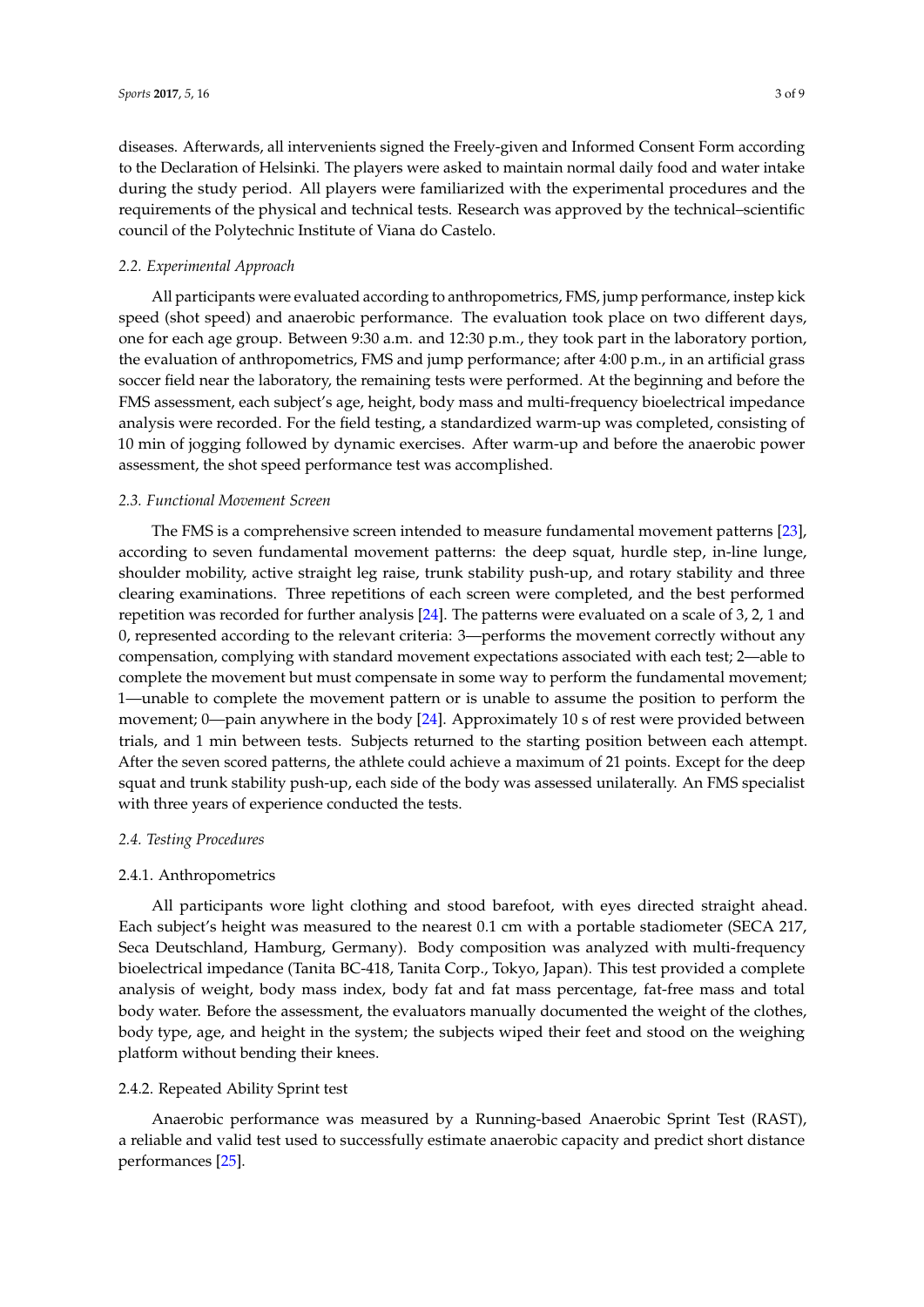This test consisted of the performance of six maximal runs (in seconds) of 35 m sprints with 10 s of passive recovery between each sprint. Each effort was timed using two assistants (one at each 35 m spot) and the start for each sprint (10 s interval) occurred with an acoustic sound. In order to carry out a correct and precise testing process, each assistant had a stopwatch and a whistle. Assistant one stood at the start position, and assistant two, at the other line, 35 m apart. The time of the 2nd, 4th and 6th repetitions and the start of the 1st, 3rd and 5th repetitions was the responsibility of assistant one, and assistant two recorded the time of the 1st, 3rd and 5th repetitions and indicated the start of the 2nd, 4th and 6th repetitions. In all repetitions, subjects were encouraged to imprint maximum power and avoid dividing energy between repetitions. The following formula was used to calculate the power (1) for each sprint:

$$
Power (W) = \frac{\text{weight} \times \text{distance}^2}{\text{time}^3}
$$
 (1)

The fatigue index of the RAST (2) test was determined based on the following formula:

$$
Fatigue Index = \frac{maximum power - minimum power}{total time for the 6 springs}
$$
 (2)

The higher the fatigue index, the lower the player's ability to maintain power over the six runs.

#### 2.4.3. Squat and Countermovement Jump

To evaluate the mechanical power of the leg extensor muscles, the vertical jump tests consisted in the Squat Jump (SJ) and Countermovement Jump (CMJ). The assessments were performed on a contact platform (Globus, Italy). Before testing, athletes performed the standard warm-up and were instructed according to the tests' specifications. Three jump trials were performed with a 15 s rest interval between each trial and 2 min before each test. For the SJ, subjects were instructed to remain in the middle of the contact mat, in a static position, with a  $90°$  knee flexion for 2 s before each jump attempt, without any preparatory movement, and keep their hands on their hips. The procedure for the CMJ is similar, but instead of a static position at 90°, the athlete stands upright and then squats down until the knees are bent at 90◦ and immediately jumps vertically as high as possible, landing back on the mat. The best result of all the tests was considered for further analysis.

#### 2.4.4. Shot Speed

Players' kicking performance was evaluated by the ball's velocity after an instep kick using a Stalker ATS II Radar System (Applied Concepts, Inc., Plano, TX, USA). The players were instructed to kick, at the fastest speed possible, a stationary ball placed on the penalty point, without a goalkeeper. A standard FIFA-approved ball was used. A radar gun was placed on a tripod and positioned behind the goal, pointing at the ball. The radar gun was calibrated immediately before testing according to the manufacturer's instructions. The players conducted three trials with the dominant leg and a rest time of 1 min between each attempt. Testing took place in a soccer field with artificial grass. The fastest shot speed (km/h) was selected for the statistical analysis.

#### *2.5. Statistical Procedures*

Descriptive statistics (mean  $\pm$  standard deviation (SD)) provided a profile for each parameter. Analysis of variance (ANOVA) of physical variables and total FMS score (scales) were made with the t-independent test followed by the computation of Cohen's *d* test to measure the effect size (ES). The following scale was used for Cohen's *d* [\[26\]](#page-7-20): 0.41–1.14 (minimum effect); 1.15–2.69 (moderate effect); and >2.70 (strong effect). Analysis of variance between individual FMS scores (ordinal) was made with the Mann–Whitney U test followed by the *r* test to measure the effect size [\[27\]](#page-7-21). The following score was used to classify the effect of *r* (ES): small effect is 0.1; medium effect is 0.3; and large effect is 0.5 [\[27](#page-7-21)[,28\]](#page-8-0). Spearman correlation was used to test associations between physical variables and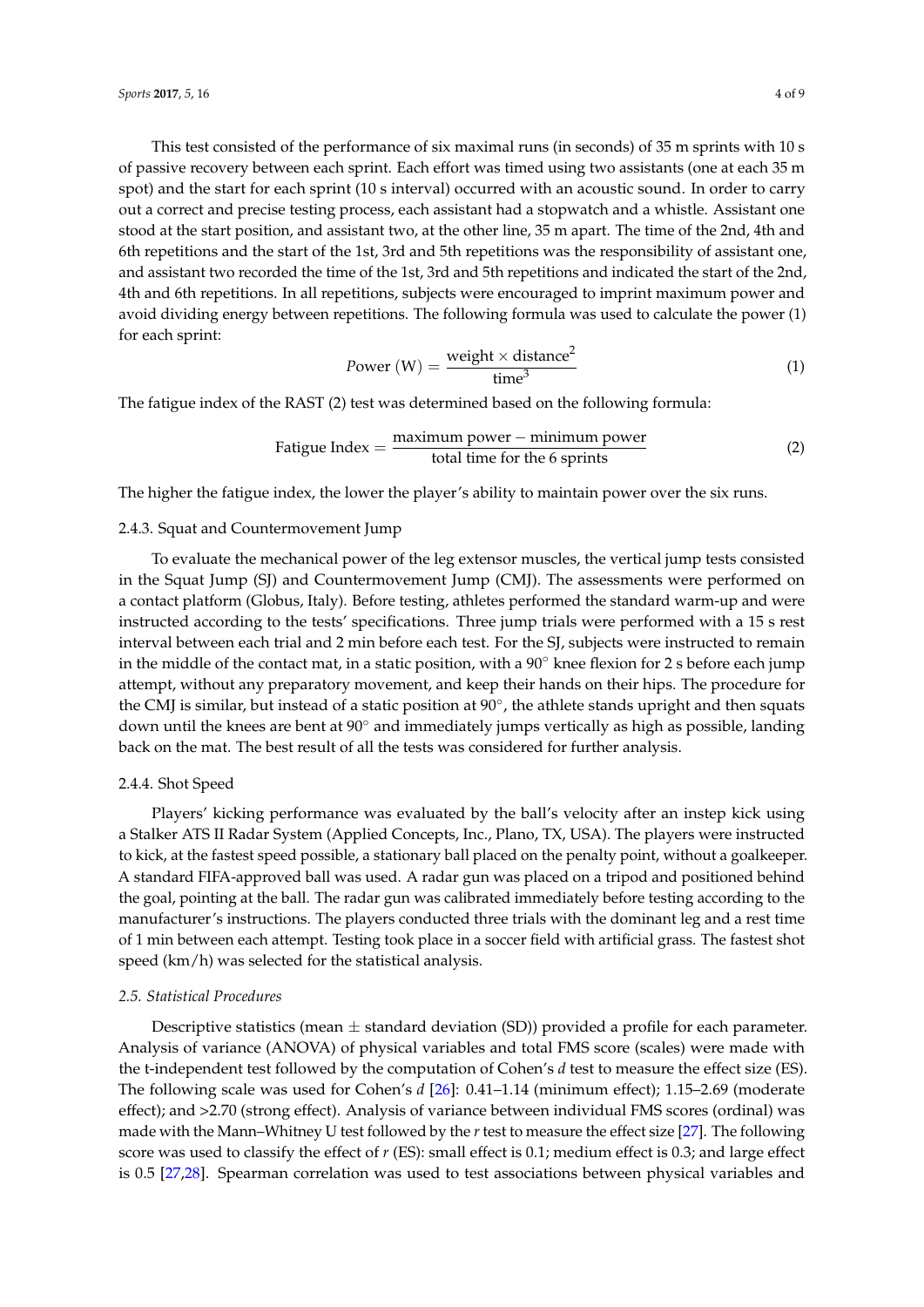individual FMS scores [\[29\]](#page-8-1). All statistical analysis was computed using the Statistics Package for Social Sciences (version 23.0; IBM Corporation, New York, NY, USA).

#### **3. Results**

Table [1](#page-4-0) displays the mean and standard deviation of physical performance between competitive levels. There were significant differences in the weight (*p* = 0.043; *ES* = 0.599, *minimum effect*), SJ (*p* = 0.001; *ES* = 1.241, *moderate effect*), CMJ (*p* = 0.028; *ES* = 0.657, *minimum effect*), shot speed (*p* = 0.031; *ES* = 0.653, *minimum effect*), RAST power average (*p* = 0.021; *ES* = 0.692, *minimum effect*) and RAST fatigue index (*p* = 0.001; *ES* = 1.251, *minimum effect*). U16 players had significantly greater values of SJ, CMJ, RAST power average and RAST fatigue index.

<span id="page-4-0"></span>**Table 1.** Descriptive statistics (mean  $\pm$  SD) of performance variables and analysis of variance between competitive levels.

| <b>Performance Variables</b> | $U16 (n = 23)$      | $U19(n = 25)$       | p     | Cohen's d (ES) |
|------------------------------|---------------------|---------------------|-------|----------------|
| Height (cm)                  | $175.00 \pm 6.05$   | $175.08 \pm 6.35$   | 0.965 | 0.013          |
| Weight (kg)                  | $66.86 \pm 4.72$    | $69.95 \pm 5.53$    | 0.043 | 0.599          |
| Body fat $(\%)$              | $15.34 \pm 2.16$    | $14.32 \pm 1.90$    | 0.134 | 0.511          |
| $SI$ (cm)                    | $40.75 \pm 5.72$    | $34.43 \pm 4.38$    | 0.001 | 1.241          |
| $CMJ$ (cm)                   | $41.52 \pm 5.70$    | $35.50 \pm 11.45$   | 0.028 | 0.657          |
| Shot Speed (km/h)            | $26.84 \pm 1.56$    | $28.04 \pm 2.07$    | 0.031 | 0.653          |
| RAST Power average (W)       | $575.34 \pm 234.76$ | $411.09 \pm 239.98$ | 0.021 | 0.692          |
| RAST Fatigue Index (W/s)     | $12.35 \pm 7.55$    | $5.19 \pm 3.24$     | 0.001 | 1.251          |
| FMS total score              | $13.87 \pm 2.93$    | $14.96 \pm 2.07$    | 0.141 | 0.433          |

cm: centimeters; kg: kilograms; km/h: kilometers/hour; W: watts; W/s: watts per second; SD: standard deviation; ES: effect size; SJ: squat jump; CMJ: countermovement jump; RAST: Running-based Anaerobic Sprint Test; FMS: functional movement screen.

The mean individual FMS scores are shown in Table [2.](#page-4-1) There were no significant differences in the individual FMS scores between competitive levels. Effect sizes also had no effect in all FMS scores.

| <b>Functional Movement Screen Tests</b> | $U16 (n = 23)$  | U19 $(n = 25)$  | Z        | p     | r(ES) |
|-----------------------------------------|-----------------|-----------------|----------|-------|-------|
| Deep Squat                              | $2.13 \pm 0.69$ | $2.08 \pm 0.40$ | $-0.430$ | 0.667 | 0.009 |
| Hurdle Step (right)                     | $1.70 \pm 0.47$ | $1.84 \pm 0.47$ | $-1.015$ | 0.310 | 0.021 |
| Hurdle Step (left)                      | $1.57 \pm 0.51$ | $1.84 \pm 0.47$ | $-1.861$ | 0.063 | 0.039 |
| In-line Lunge (right)                   | $2.00 \pm 0.80$ | $2.32 \pm 0.48$ | $-1.470$ | 0.142 | 0.031 |
| In-line Lunge (left)                    | $2.17 \pm 0.58$ | $2.36 \pm 0.49$ | $-1.097$ | 0.272 | 0.023 |
| Shoulder Mobility (right)               | $2.17 \pm 0.89$ | $2.52 \pm 0.71$ | $-1.383$ | 0.167 | 0.029 |
| Shoulder Mobility (left)                | $2.04 \pm 0.93$ | $2.20 \pm 0.87$ | $-0.579$ | 0.562 | 0.012 |
| Straight Leg Raise (right)              | $2.57 \pm 0.66$ | $2.60 \pm 0.50$ | $-0.122$ | 0.903 | 0.003 |
| Straight Leg Raise (left)               | $2.48 \pm 0.59$ | $2.60 \pm 0.50$ | $-0.655$ | 0.512 | 0.014 |
| Trunk Push-up                           | $2.04 \pm 0.82$ | $2.20 \pm 0.91$ | $-0.847$ | 0.397 | 0.018 |
| Rotary Stability (right)                | $1.91 \pm 0.42$ | $1.92 \pm 0.40$ | $-0.487$ | 0.626 | 0.010 |
| Rotary Stability (left)                 | $1.83 \pm 0.49$ | $2.00 \pm 0.00$ | $-1.799$ | 0.072 | 0.037 |

<span id="page-4-1"></span>**Table 2.** Descriptive statistics (mean  $\pm$  SD) of FMS scores and analysis of variance between competitive levels.

Table [3](#page-5-0) displays the correlations between the FMS scores and the SJ, CMJ, Shot Speed, RAST average power, RAST fatigue index and body fat. There were significant and negative correlations of the hurdle step (right) to RAST power average ( $\rho = -0.293$ ;  $p = 0.043$ ) and RAST fatigue index ( $\rho = -0.340$ ;  $p = 0.018$ ). The hurdle step (left) had a significant negative correlation to SJ  $(\rho = -0.369; p = 0.012)$ . Rotary stability (right) had a significant negative correlation to RAST fatigue index ( $\rho = -0.311$ ;  $p = 0.032$ ). There were significant and negative correlations of the rotary stability (left) to RAST fatigue index ( $\rho = -0.400; p = 0.005$ ).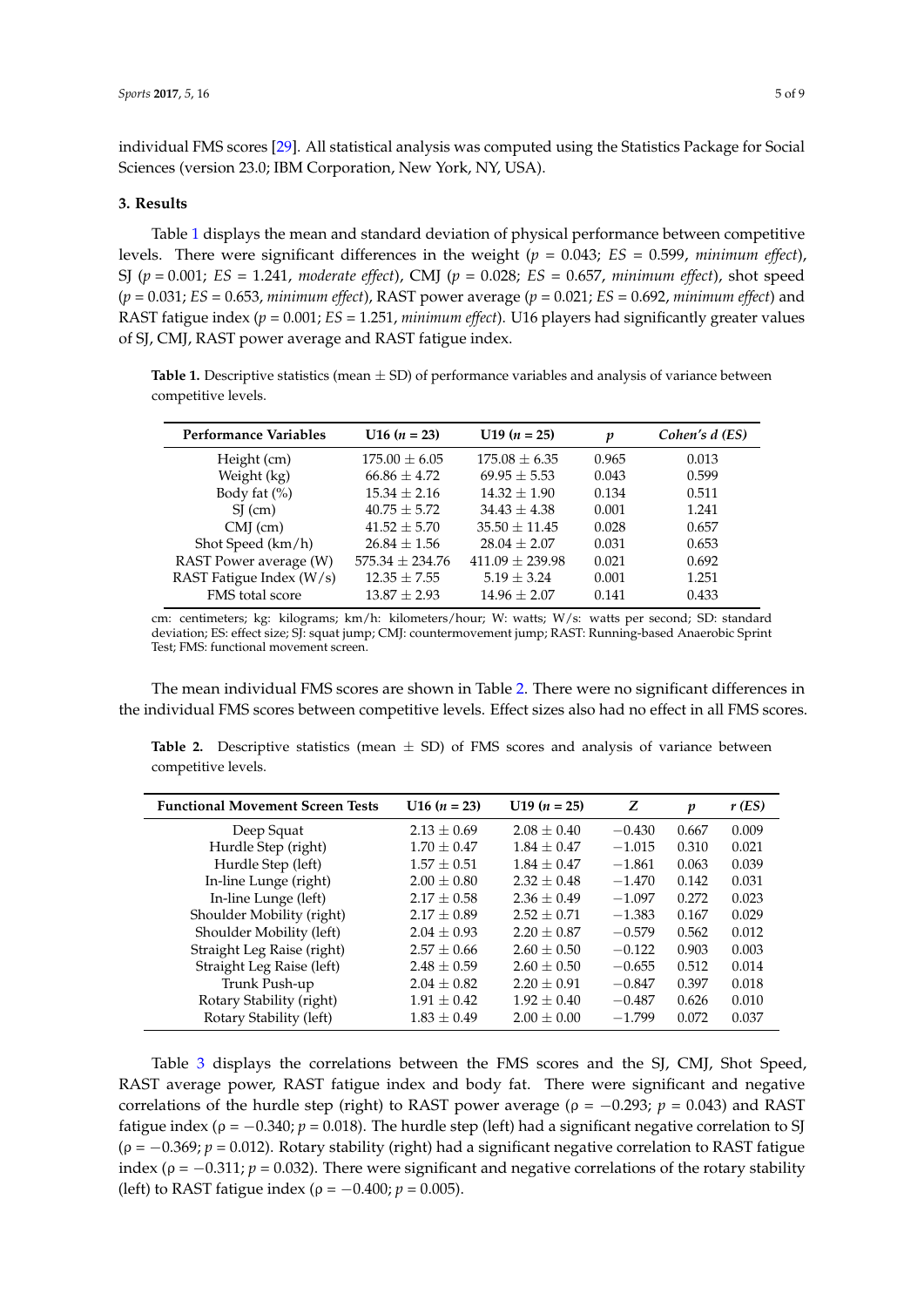| <b>Physical Variables</b>  | $SI$ (cm) | <b>CMI</b><br>(cm) | <b>Shot Speed</b><br>(km/h) | <b>RAST AV</b><br>(W) | <b>RAST FatIndex</b><br>(W/s) | <b>Body Fat</b><br>(%) |
|----------------------------|-----------|--------------------|-----------------------------|-----------------------|-------------------------------|------------------------|
| <b>FMS</b> Score Total     | $-0.124$  | $-0.004$           | $-0.001$                    | $-0.142$              | $-0.146$                      | 0.05                   |
| Deep Squat                 | 0.022     | 0.079              | $-0.139$                    | $-0.073$              | 0.059                         | 0.111                  |
| Hurdle Step (right)        | $-0.16$   | 0.024              | $-0.032$                    | $-0.293*$             | $-0.340*$                     | 0.305                  |
| Hurdle Step (left)         | $-0.369*$ | $-0.281$           | 0.102                       | $-0.035$              | $-0.094$                      | 0.129                  |
| In-line Lunge (right)      | $-0.193$  | $-0.036$           | $-0.079$                    | $-0.201$              | $-0.183$                      | 0.143                  |
| In-line Lunge (left)       | $-0.159$  | $-0.1$             | $-0.171$                    | $-0.245$              | $-0.187$                      | 0.262                  |
| Shoulder Mobility (right)  | $-0.001$  | $-0.081$           | 0.066                       | 0.057                 | $-0.058$                      | $-0.085$               |
| Shoulder Mobility (left)   | 0.076     | 0.136              | 0.035                       | $-0.003$              | $-0.009$                      | $-0.11$                |
| Straight Leg Raise (right) | $-0.069$  | 0.025              | $-0.134$                    | 0.152                 | 0.118                         | 0.1                    |
| Straight Leg Raise (left)  | 0.032     | 0.055              | 0.032                       | 0.041                 | $-0.038$                      | 0.043                  |
| Trunk Push-up              | 0.022     | $-0.038$           | 0.019                       | 0.043                 | 0.051                         | $-0.258$               |
| Rotary Stability (right)   | 0.053     | $-0.011$           | 0.12                        | $-0.25$               | $-0.311*$                     | 0.028                  |
| Rotary Stability (left)    | $-0.105$  | $-0.069$           | $-0.061$                    | $-0.262$              | $-0.400**$                    | $-0.24$                |

<span id="page-5-0"></span>**Table 3.** Correlation values (ρ) between physical variables and FMS scores in youth soccer players  $(n = 48)$ .

\* Correlation is significant at the  $p < 0.05$ ; \*\* Correlation is significant at the  $p < 0.01$ . SJ = squat jump; CMJ = countermovement jump; RAST AV = RAST power average; RAST FatIndex = RAST Fatigue index.

# **4. Discussion**

The results from this study generally supported previous research that established minimal relationships between FMS scores and physical variables. However, U16 players had significantly greater values of SJ, CMJ, RAST power average and RAST fatigue index.

Taking into consideration that speed and explosive power are prerequisites for the success of youth soccer players [\[30\]](#page-8-2) at the time of this evaluation, U16 athletes had better median indicators of success (Table [1\)](#page-4-0), when compared to U19 counterparts. As we do not control the training loads and the results are related to a specific moment in the season, prudence is required in analyzing the data as a current indicator of performance. Therefore, we are taking into consideration chronological age, when it is more appropriate in these age groups to consider an individual's maturity status in relation to biological age [\[31\]](#page-8-3). Concerning this important age mark, Portas et al. [\[32\]](#page-8-4), when analyzing FMS scores and maturity status of young soccer players, found that the FMS does not discriminate good and poor movement in U11 players, but is more precise after the mid-youth development phase (U14/U15) when most of the players experienced peak height velocity. This fact and the increased training volume in the older players may mediate the results, as there are no significant differences between FMS scores and competitive levels. However, U19 players had greater average values in five of the seven FMS tests and also a greater average FMS total score.

The mean total FMS score from this study  $(13.87 \pm 2.93 \text{ U16} \text{ and } 14.96 \pm 2.07 \text{ U19})$  was different from other studies with similar age groups (15.8  $\pm$  1.8) [\[33\]](#page-8-5) and soccer players (16.0  $\pm$  2.0) [\[34\]](#page-8-6). However, the results are similar to the median scores achieved by Portas et al. [\[32\]](#page-8-4) when analysed isolated by age groups (U16–13; U19–14). Furthermore, the results supported previous research [\[19](#page-7-13)[,22,](#page-7-16)[35\]](#page-8-7), as the scoring system generally did not differentiate between athletes with higher or lesser ability levels for speed and jumping. In fact, U16 have superior performance in SJ, CMJ and RAST tests (Table [1\)](#page-4-0) and inferior FMS scores (Table [2\)](#page-4-1).

In soccer practice, the quadricep muscle group plays an important role in jumping and ball kicking and the hamstring controls the running activities and stabilizes the knee during turns or tackles [\[36\]](#page-8-8). In another spectrum, the active straight leg raise test assesses active hamstring and gastrosoleus flexibility while maintaining a stable pelvis and core, and active extension of the opposite leg [\[24\]](#page-7-18). According to these facts, a significant correlation was expected between FMS tests and lower-limb physical components. In examining the correlations between FMS scores and performance variables (Table [3\)](#page-5-0), there is a clear presence of a statistically significant correlation but with no regular distribution and small-to-medium effect. In fact, and even with this small effect, the significant and negative correlations between rotary stability right ( $\rho = -0.311$ ;  $p = 0.032$ ) and rotary stability left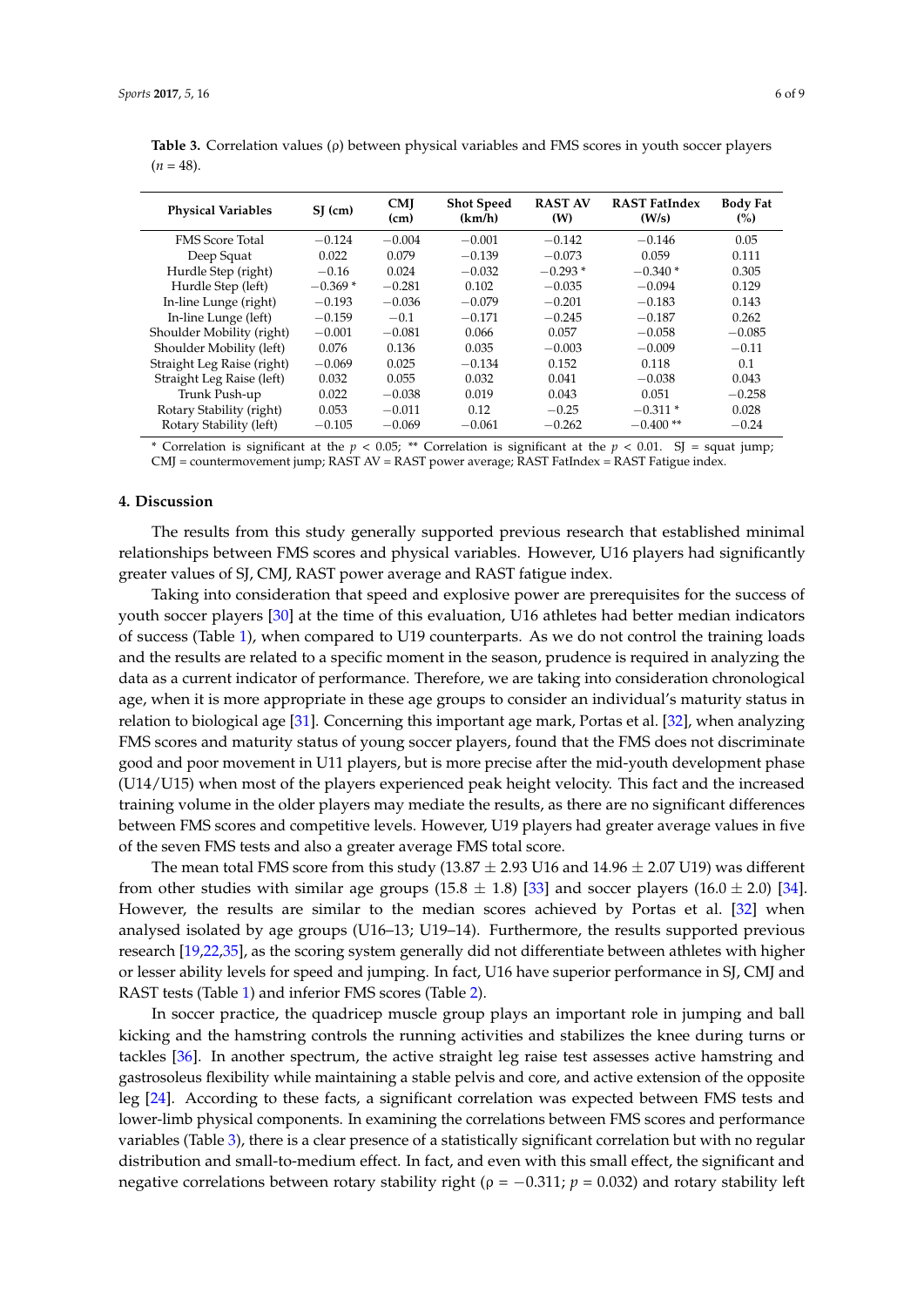$(\rho = -0.400; p = 0.005)$  with RAST fatigue index may have some indicative implication on running performance. Thus, a lower value in the RAST fatigue index may indicate a greater ability to maintain anaerobic performance, and a higher value in the rotary stability may indicate a better multi-planar trunk stability during a combined upper- and lower-extremity motion [\[24,](#page-7-18)[37\]](#page-8-9), characteristics of a rapid and explosive running pattern [\[38\]](#page-8-10). Considering that the majority of the athletes are right-handed and the RAST test requires a strong dominant start position, this fact may mediate the significant and negative correlation between Hurdle step right and RAST fatigue index (ρ = −0.340; *p* = 0.018).

These indicators. and the fact that our findings are in agreement with other studies reporting weak associations between FMS scores and performance in soccer players [\[18](#page-7-12)[,20\]](#page-7-14), may lead us to believe that the movement patterns evaluated by the FMS are not important in daily sports practice. However, limitations in mobility, stability, and motor control can cause unnecessary risk in movement health issues, movement competency issues and can also clear the individual for greater investigation into movement capacity [\[24\]](#page-7-18). Thus, the FMS must be considered as a screen to individual movement inefficiencies, additional assessment to determine dynamic and functional capacity, and readiness to return to play after rehabilitation from an injury or surgery [\[24\]](#page-7-18).

Likewise, in soccer, three of the most important perceived risk factors for non-contact injuries are previous injury, fatigue and muscle imbalance, the FMS being the most commonly used screens in others to identify this factor and to predict risk of injury in premier league teams [\[39\]](#page-8-11).

Considering the limitations of this study, future research should clarify the role of the interaction between FMS and physical performance on injury risk prediction and the role of the improved FMS performance, as an indicator of non-contact injury risk in soccer players. These findings reset the observation of Waldron et al. [\[40\]](#page-8-12) about the apparent differences between physical performance and physical function, and strongly encourage coaches and practitioners to separately assess each construct.

## **5. Conclusions**

This study found little evidence of association between FMS scores and physical performance in youth soccer players. The results of this study are in line with previous research that established minimal relationships between FMS scores and physical performance. The significant correlations found in our study are relatively weak. In daily soccer practice, the FMS may have an important role in return-to-play strategy, as a screen to access functional mobility and postural stability, helping to manage the preadaptation of the sporting movement as a return-to-play screening tool. The strong intra- and inter-reliability of FMS noted by both novice and expert observers suggests that this screening test can be used in a high range of sports contexts. Based on that, it is suggested that FMS is suitable for the purposes of determining physical function but not for discriminating physical performance.

**Acknowledgments:** The authors would like to thank the athletes and Pedro Costa for their availability in collecting the data.

**Author Contributions:** B.S., F.M.C., M.C. and P.B. conceived and designed the experiments; B.S., F.M.C., M.C. and P.B. performed the experiments; B.S. and M.C. analyzed the data; B.S., F.M.C., M.C. and P.B. wrote the paper.

**Conflicts of Interest:** The authors declare no conflict of interest. The founding sponsors had no role in the design of the study; in the collection, analyses, or interpretation of data; in the writing of the manuscript, and in the decision to publish the results.

#### **References**

- <span id="page-6-0"></span>1. Turner, A.; Walker, S.; Stembridge, M.; Coneyworth, P.; Reed, G.; Birdsey, L.; Barter, P.; Moody, J. A Testing Battery for the Assessment of Fitness in Soccer Players. *Strength Cond. J.* **2011**, *33*, 29–39. [\[CrossRef\]](http://dx.doi.org/10.1519/SSC.0b013e31822fc80a)
- <span id="page-6-1"></span>2. Brink, M.S.; Nederhof, E.; Visscher, C.; Schmikli, S.L.; Lemmink, K.A.P.M. Monitoring load, recovery, and performance in young elite soccer players. *J. Strength Cond. Res.* **2010**, *24*, 597–603. [\[CrossRef\]](http://dx.doi.org/10.1519/JSC.0b013e3181c4d38b) [\[PubMed\]](http://www.ncbi.nlm.nih.gov/pubmed/20145570)
- <span id="page-6-2"></span>3. Svensson, M.; Drust, B. Testing soccer players. *J. Sports Sci.* **2005**, *23*, 601–618. [\[CrossRef\]](http://dx.doi.org/10.1080/02640410400021294) [\[PubMed\]](http://www.ncbi.nlm.nih.gov/pubmed/16195009)
- 4. Carling, C.; Reilly, T.; Williams, A. *Performance Assessment for Field Sports*; Routledge: London, UK, 2009.
- <span id="page-6-3"></span>5. McGinnis, P.M. *Biomechanics of Sport and Exercise*; Human Kinetics: Champaign, IL, USA, 2013.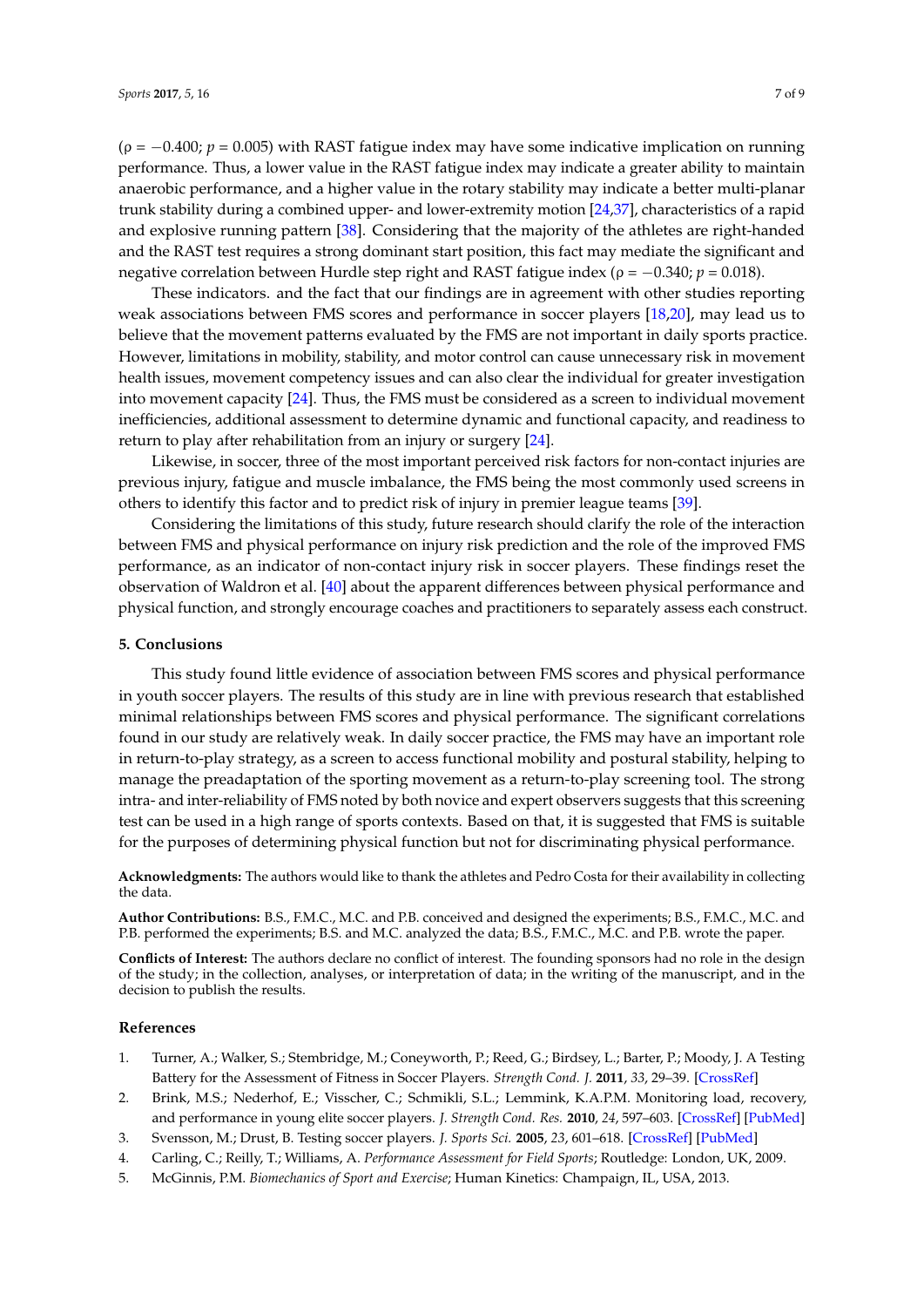- <span id="page-7-0"></span>6. Kraus, K.; Schütz, E.; Taylor, W.R.; Doyscher, R. Efficacy of the Functional Movement Screen: A review. *J. Strength Cond. Res.* **2014**, *28*, 3571–3584. [\[CrossRef\]](http://dx.doi.org/10.1519/JSC.0000000000000556) [\[PubMed\]](http://www.ncbi.nlm.nih.gov/pubmed/24918299)
- <span id="page-7-1"></span>7. Teyhen, D.S.; Shaffer, S.W.; Lorenson, C.L.; Halfpap, J.P.; Donofry, D.F.; Walker, M.J.; Dugan, J.L.; Childs, J.D. The Functional Movement Screen: A Reliability Study. *J. Orthop. Sports Phys. Ther.* **2012**, *42*, 530–540. [\[CrossRef\]](http://dx.doi.org/10.2519/jospt.2012.3838) [\[PubMed\]](http://www.ncbi.nlm.nih.gov/pubmed/22585621)
- <span id="page-7-2"></span>8. O'Connor, S.; McCaffrey, N.; Whyte, E.; Moran, K. The development and reliability of a simple field based screening tool to assess core stability in athletes. *Phys. Ther. Sport* **2016**, *20*, 40–44. [\[CrossRef\]](http://dx.doi.org/10.1016/j.ptsp.2015.12.003) [\[PubMed\]](http://www.ncbi.nlm.nih.gov/pubmed/27325538)
- <span id="page-7-3"></span>9. Onate, J.A.; Dewey, T.; Kollock, R.O.; Thomas, K.S.; Van Lunen, B.L.; DeMaio, M.; Ringleb, S.I. Real-Time Intersession and Interrater Reliability of the Functional Movement Screen. *J. Strength Cond. Res.* **2012**, *26*, 408–415. [\[CrossRef\]](http://dx.doi.org/10.1519/JSC.0b013e318220e6fa) [\[PubMed\]](http://www.ncbi.nlm.nih.gov/pubmed/22266547)
- <span id="page-7-4"></span>10. Minick, K.I.; Kiesel, K.B.; Burton, L.; Taylor, A.; Plisky, P.; Butler, R.J. Interrater Reliability of the Functional Movement Screen. *J. Strength Cond. Res.* **2010**, *24*, 479–486. [\[CrossRef\]](http://dx.doi.org/10.1519/JSC.0b013e3181c09c04) [\[PubMed\]](http://www.ncbi.nlm.nih.gov/pubmed/20072050)
- <span id="page-7-5"></span>11. Kiesel, K.; Plisky, P.J.; Voight, M.L. Can serious injury in professional football be predicted by a preseason functional movement screen. *N. Am. J. Sports Phys. Ther.* **2007**, *2*, 147–158.
- <span id="page-7-6"></span>12. Lisman, P.; O'Connor, F.G.; Deuster, P.A.; Knapik, J.J. Functional Movement Screen and Aerobic Fitness Predict Injuries in Military Training. *Med. Sci. Sports Exerc.* **2013**, *45*, 636–643. [\[CrossRef\]](http://dx.doi.org/10.1249/MSS.0b013e31827a1c4c) [\[PubMed\]](http://www.ncbi.nlm.nih.gov/pubmed/23190584)
- <span id="page-7-7"></span>13. Mokha, M.; Sprague, P.A.; Gatens, D.R. Predicting Musculoskeletal Injury in National Collegiate Athletic Association Division II Athletes From Asymmetries and Individual-Test Versus Composite Functional Movement Screen Scores. *J. Athl. Train.* **2016**, *51*, 276–282. [\[CrossRef\]](http://dx.doi.org/10.4085/1062-6050-51.2.07) [\[PubMed\]](http://www.ncbi.nlm.nih.gov/pubmed/26794630)
- <span id="page-7-8"></span>14. Li, Y.; Wang, X.; Chen, X.; Dai, B. Exploratory factor analysis of the functional movement screen in elite athletes. *J. Sports Sci.* **2015**, *33*, 1166–1172. [\[CrossRef\]](http://dx.doi.org/10.1080/02640414.2014.986505) [\[PubMed\]](http://www.ncbi.nlm.nih.gov/pubmed/25465117)
- <span id="page-7-9"></span>15. Kiesel, K.B.; Butler, R.J.; Plisky, P.J. Prediction of Injury by Limited and Asymmetrical Fundamental Movement Patterns in American Football Players. *J. Sport Rehabil.* **2014**, *23*, 88–94. [\[CrossRef\]](http://dx.doi.org/10.1123/JSR.2012-0130) [\[PubMed\]](http://www.ncbi.nlm.nih.gov/pubmed/24225032)
- <span id="page-7-10"></span>16. Chapman, R.F.; Laymon, A.S.; Arnold, T. Functional Movement Scores and Longitudinal Performance Outcomes in Elite Track and Field Athletes. *Int. J. Sports Physiol. Perform.* **2014**, *9*, 203–211. [\[CrossRef\]](http://dx.doi.org/10.1123/ijspp.2012-0329) [\[PubMed\]](http://www.ncbi.nlm.nih.gov/pubmed/23630121)
- <span id="page-7-11"></span>17. Kiesel, K.; Plisky, P.; Butler, R. Functional movement test scores improve following a standardized off-season intervention program in professional football players. *Scand. J. Med. Sci. Sports* **2011**, *21*, 287–292. [\[CrossRef\]](http://dx.doi.org/10.1111/j.1600-0838.2009.01038.x) [\[PubMed\]](http://www.ncbi.nlm.nih.gov/pubmed/20030782)
- <span id="page-7-12"></span>18. Sprague, P.A.; Mokha, G.M.; Gatens, D.R. Changes in Functional Movement Screen Scores Over a Season in Collegiate Soccer and Volleyball Athletes. *J. Strength Cond. Res.* **2014**, *28*, 3155–3163. [\[CrossRef\]](http://dx.doi.org/10.1519/JSC.0000000000000506) [\[PubMed\]](http://www.ncbi.nlm.nih.gov/pubmed/24796980)
- <span id="page-7-13"></span>19. Parchmann, C.J.; McBride, J.M. Relationship Between Functional Movement Screen and Athletic Performance. *J. Strength Cond. Res.* **2011**, *25*, 3378–3384. [\[CrossRef\]](http://dx.doi.org/10.1519/JSC.0b013e318238e916) [\[PubMed\]](http://www.ncbi.nlm.nih.gov/pubmed/21964425)
- <span id="page-7-14"></span>20. Lloyd, R.S.; Oliver, J.L.; Radnor, J.M.; Rhodes, B.C.; Faigenbaum, A.D.; Myer, G.D. Relationships between functional movement screen scores, maturation and physical performance in young soccer players. *J. Sports Sci.* **2015**, *33*, 11–19. [\[CrossRef\]](http://dx.doi.org/10.1080/02640414.2014.918642) [\[PubMed\]](http://www.ncbi.nlm.nih.gov/pubmed/24857046)
- <span id="page-7-15"></span>21. Lockie, R.; Schultz, A.; Callaghan, S.; Corrin, C.; Luczo, T.; Jeffriess, M. A preliminary investigation into the relationship between functional movement screen scores and athletic physical performance in female team sport athletes. *Biol. Sport* **2014**, *32*, 41–51. [\[CrossRef\]](http://dx.doi.org/10.5604/20831862.1127281) [\[PubMed\]](http://www.ncbi.nlm.nih.gov/pubmed/25729149)
- <span id="page-7-16"></span>22. Lockie, R.G.; Schultz, A.B.; Jordan, C.A.; Callaghan, S.J.; Jeffriess, M.D.; Luczo, T.M. Can Selected Functional Movement Screen Assessments Be Used to Identify Movement Deficiencies That Could Affect Multidirectional Speed and Jump Performance? *J. Strength Cond. Res.* **2015**, *29*, 195–205. [\[CrossRef\]](http://dx.doi.org/10.1519/JSC.0000000000000613) [\[PubMed\]](http://www.ncbi.nlm.nih.gov/pubmed/25028993)
- <span id="page-7-17"></span>23. Frost, D.M.; Beach, T.A.C.; Callaghan, J.P.; McGill, S.M. Using the Functional Movement Screen<sup>TM</sup> to Evaluate the Effectiveness of Training. *J. Strength Cond. Res.* **2012**, *26*, 1620–1630. [\[CrossRef\]](http://dx.doi.org/10.1519/JSC.0b013e318234ec59) [\[PubMed\]](http://www.ncbi.nlm.nih.gov/pubmed/21921825)
- <span id="page-7-18"></span>24. Cook, G.; Burton, L.; Hoogenboom, B.J.; Voight, M. Functional movement screening: The use of fundamental movements as an assessment of function—Part 2. *Int. J. Sports Phys. Ther.* **2014**, *9*, 549–563. [\[PubMed\]](http://www.ncbi.nlm.nih.gov/pubmed/25133083)
- <span id="page-7-19"></span>25. Andrade, V.; Zagatto, A.; Kalva-Filho, C.; Mendes, O.; Gobatto, C.; Campos, E.; Papoti, M. Running-based Anaerobic Sprint Test as a Procedure to Evaluate Anaerobic Power. *Int. J. Sports Med.* **2015**, *36*, 1156–1162. [\[CrossRef\]](http://dx.doi.org/10.1055/s-0035-1555935) [\[PubMed\]](http://www.ncbi.nlm.nih.gov/pubmed/26422055)
- <span id="page-7-20"></span>26. Ferguson, C.J. An effect size primer: A guide for clinicians and researchers. *Prof. Psychol. Res. Pract.* **2009**, *40*, 532–538. [\[CrossRef\]](http://dx.doi.org/10.1037/a0015808)
- <span id="page-7-21"></span>27. Fritz, C.O.; Morris, P.E.; Richler, J.J. Effect size estimates: Current use, calculations, and interpretation. *J. Exp. Psychol. Gen.* **2012**, *141*, 2–18. [\[CrossRef\]](http://dx.doi.org/10.1037/a0024338) [\[PubMed\]](http://www.ncbi.nlm.nih.gov/pubmed/21823805)